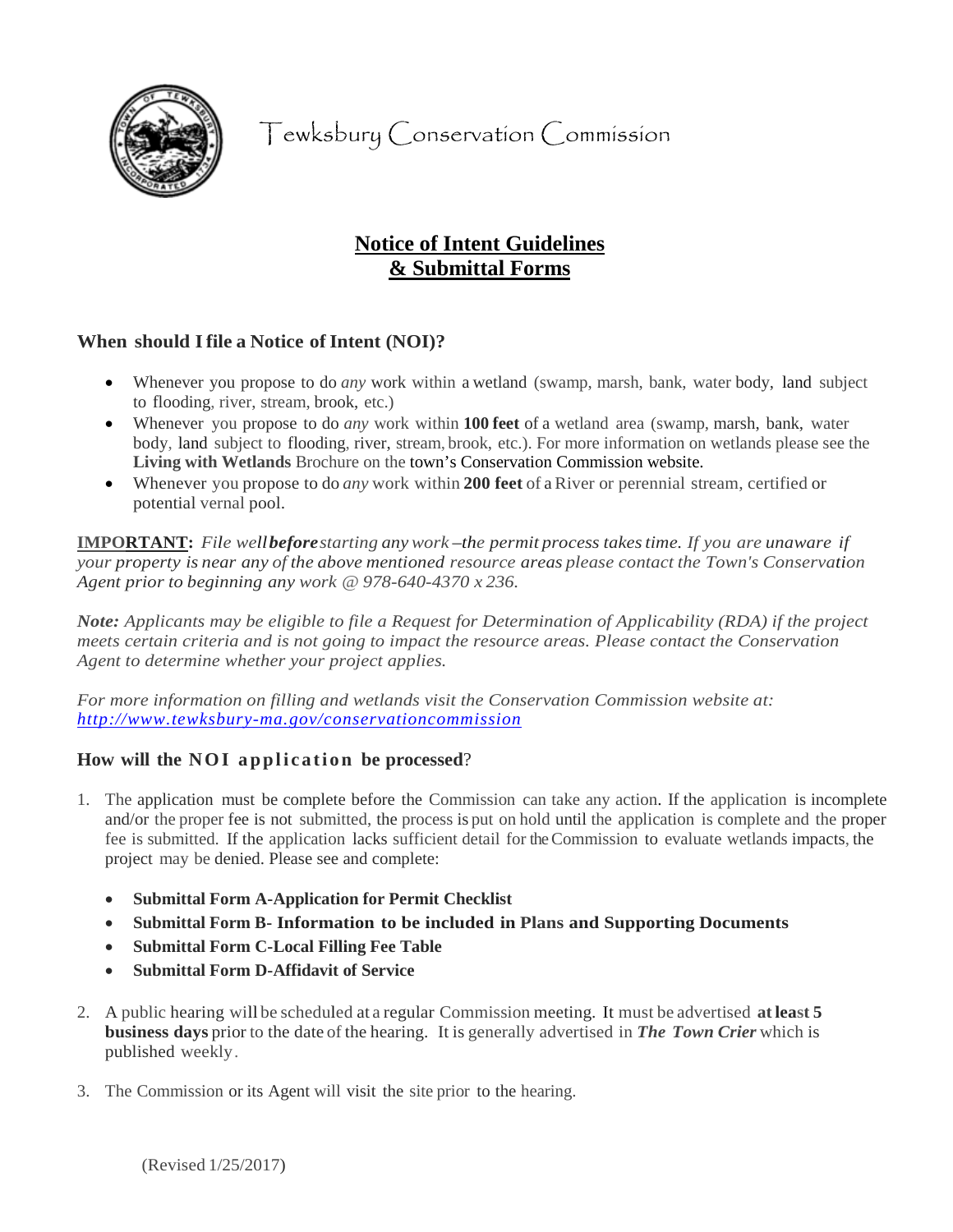- 4. TheCommission may require the services of an expert consultant to review the application, plans, engineering calculations,field conditions,etc. When the services of a consultant are required the cost of this review is charged to you.
- 5. If during the hearing process additional information is deemed necessary for the Commission to make a decision then the hearing may be continued to a later date. If the Commission determines that all pertinent information has been submitted then the hearing will be closed.
- 6. Within **21 days** of the close of the hearing, the Commission will act to either issue an Order of Conditions (OOC) or under certain circumstances, to deny the project as proposed. The Order of Conditions is generally sent to you by certified mail, but you can arrange to pick them up at the Commission office.

## **What will it cost me?**

- The State and Town fees, both of which depend on the nature and extent of the work outlined. See DEP filing fee scheduled listed on their filing form and; see and complete **Submittal Form C – Local Filling Fees.**
- The fee charged by the assessor's office for a certified list of abutters.
- The cost of advertising the hearing in the local newspaper.
- The cost of notifying abutters by certified mail or certificate of mailing
- Professional services engaged by you to design the project, mark the wetland boundaries, and meet design and performance standards specified by law.
- Professional consulting costs incurred by the Commission. You can keep these costs to a minimum with a project designed to have no wetlands impacts and prepared by a professional with thorough knowledge of the town and state wetlands laws.

**IMPORTANT:** *If work begins without the proper permits being obtained from the Commission the applicant will be required to file for the appropriate permit and all of the local filing fees will be doubled.*

### **When can work proceed?**

- Work may not start until the **10-day** appeal period has elapsed (see below).
- Several requirements spelled out in the OOC and Permit, including recording of the OOC and Permit at the Registry ofDeeds,must be satisfied before work can begin.

### **What if I disagree with the Commission's decision?**

- You may appeal the decision that was made under the Town Bylaw to Superior Court; the appeal must be filed **within 10 days** of the date on which the decision was issued.
- You may also appeal the decision that was made under the state law by requesting DEP to issue a Superseding Order of Conditions. This must be done within 10 days of the date issued, and it carries a fee.

## **What forms do I submit?**

**1. Notice of Intent (NOI)** -- you must submit either the standard Notice of Intent (MASS DEP WPA Form 3) or the Abbreviated Notice of Intent (MASS DEP WPA Form 4) which can only be used for projects with minor impact on the buffer zone and no impact on wetlands.

**IMPORTANT:** *For downloadable forms to file under the Wetlands Protection Act go to the DEP website at:* 

*<http://www.mass.gov/eea/agencies/massdep/water/approvals/wetlands-and-waterways-forms.html>*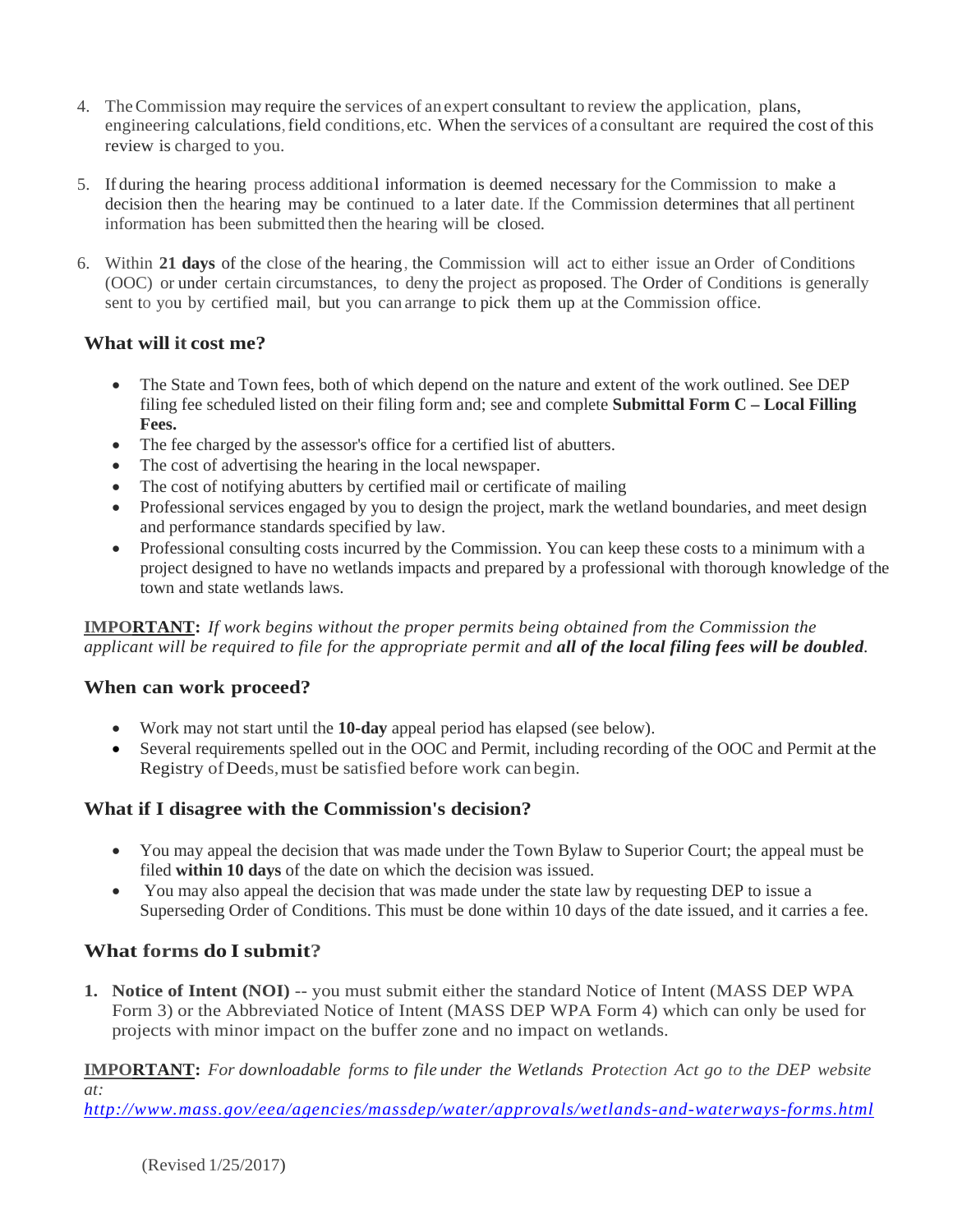## **2. Natural Heritage and Endangered Species Program Notification**

If any portion of your project is within an area designated on the latest (2006) Estimated Habitat Map (posted in the Conservation Commission office), you must submit a copy of the Notice of Intent and plans to the Natural Heritage and Endangered Species Program (NHESP). You are required to include proof of this mailing with your Notice of Intent submittal. Include in your NOI submittal a photocopy of map with site outlined even if the subject property is not within an area designated on the latest Estimated Habitat Map. This will show that you have checked the Map and that the property is not within a designated area.

## **3. Notice of Intent Fee Transmittal Form**

You must submit the state's share of the fee directly to DEP using the Notice of Intent Fee Transmittal Form. A copy of the form must be included with the application submitted to the Commission and DEP.

### **4. Abutter Notification Form**

You must notify all abutters within 100 feet of the property upon which the project is to be undertaken (with some exceptions for certain large or linear parcels). Submit a request to the Assessor's Office for a certified abutter list. There is a fee for the list. The Notice to Abutters must be hand delivered or sent to each abutter by certified mail as specified in the Rules and Regulations. You must furnish the Commission with proof of mailing before the start of the hearing that all abutters have been notified by providing the Certified Mailing Green Cards or Certificate of Mailing receipts. See and complete **Submittal Form D-Affidavit of Service**.

**IMPORTANT:** *You should send the notice to the abutters at least two weeks before the scheduled hearing* date, to give them time to make plans to attend the hearing. It is best to send the notice to the abutters at the *same time you submit the application to the Commission.*

## **What else must Iinclude?**

**IMPORTANT:** *Be sure to read the Town and State rules and regulations and all instructions, including a detailed list of information that must be submitted with the application. Please see and complete all the attached submittal Forms.*

- 1. **Plans** that clearly show the area where work is to be performed, and the location of all wetlands within 100 feet of the work; and all Rivers, perennial streams, and potential or certified vernal pools within 200 feet of the work. **HIGHLIGHT with different colors the 25-feet no disturb zone, 50-feet no build zone, and the 100 feet and 200-feet buffer lines depicted on the plans.**
- 2. A description ofthe **current/existing condition** within the site, including the vegetation, soils and buildings present.
- 3. A description ofthe **proposed work**, including all measures to prevent erosion that might affect the wetlands and all measures to mitigate any potential adverse effects on the wetlands.
- 4. State and local **filing fees**, both based upon the nature and extent of the work.
- 5. An **electronic copy** of NOI, CAD drawings, and other submitted materials (which may be scanned and copied to disc) is required for all subdivisions, developments, commercial projects and initial filings on individual house lots within subdivisions/developments.
- 6. **Submittal Form A- Notice ofIntent Checklist**

### 7. **Submittal Form B- Information to be Included in Plans and Supporting Documents**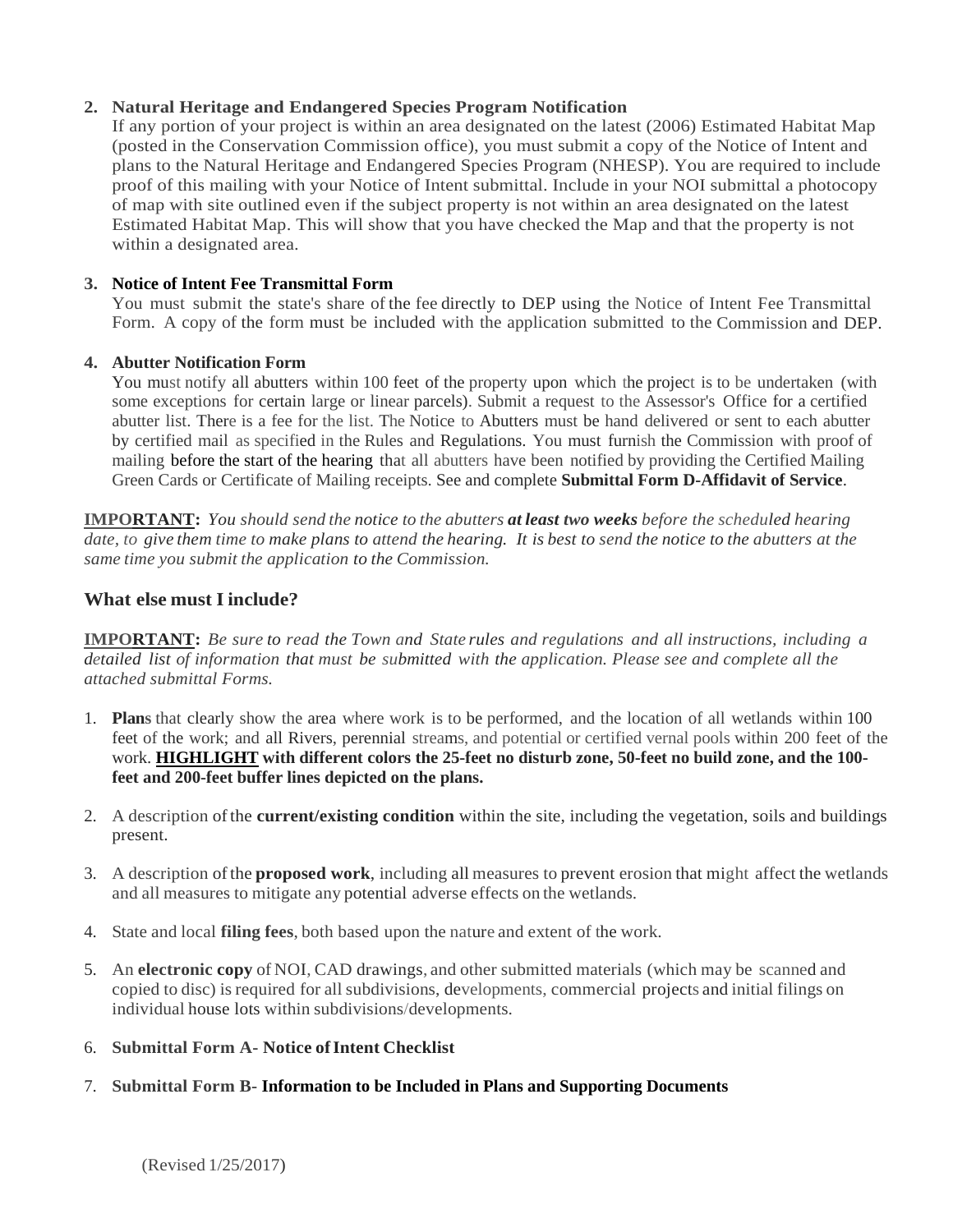#### 8. **Submittal Form C- Local Filing Fee Table**

#### 9. **Submittal Form D- Affidavit of Service**

### **Where should I send the application?**

The state share of the state filing fee must be sent to the DEP Lock Box, accompanied by the NOI Wetland Fee Transmittal Form. The original and **7 copies** of the complete application and plans must be submitted to the Conservation Commission.

A copy of the NOI and plans must be sent to DEP. Note: You may submit the NOI online through the DEP website at:<http://www.mass.gov/eea/agencies/massdep/service/approvals/wpa-form-3.html>

A copy of the NOI and plans must be sent to the Army Corps of Engineers, if the project may fall under their jurisdiction (i.e. if work is proposed within any bank, bordering vegetated wetland, or land under a water body or waterway).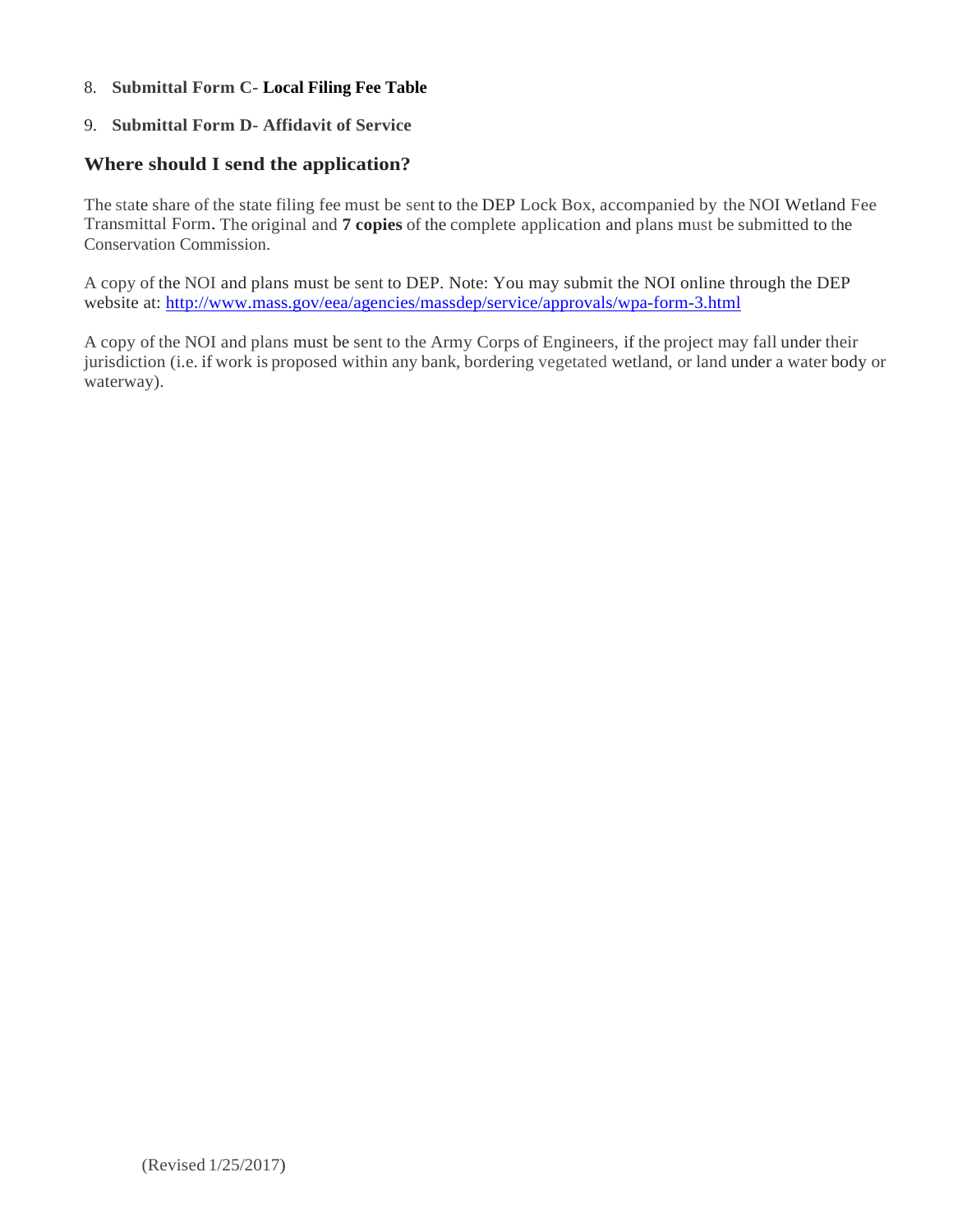# **Submittal Form A Notice of Intent Checklist**

Please check all the documents to be submitted to:

## **The Department ofEnvironmental Protection (DEP) (one copy)**

- Copy of Notice of Intent (DEP Form 3) or Abbreviated Notice of Intent (DEP Form 4)
- Copy of the NOI Wetland Fee Transmittal Form
- Copy of the check sent to the DEP lock box
- Evidence of mailing (certified mail receipt) to theNatural Heritage and Endangered Species Program (NHESP), if the site is within an area marked on the most recent Estimated Habitat Map
- Copy of NHESP Estimated Habitat Map showing location of project and site outlined in red
- $\frac{81}{2}$  x 11" copy of USGS quad section showing location of project and site outlined in red
- Copy of FEMA Map showing location of project and site outlined in red
- **Plans** that clearly show the area where work is to be performed, and the location of all wetlands within 100 feet of the work; and all Rivers, perennial streams, and potential or certified vernal pools within 200 feet of the work. **HIGHLIGHT with different colors the 25-feet no disturb zone, 50-feet no build zone, and the 100-feet and 200-feet buffer lines depicted on the plans.**
- Description/narrative ofthe **current/existing condition** within the site, including the vegetation, soils and buildings/structures present, and any other existing non-natural and natural features.
- Description ofthe **proposed work**, including all measures to prevent erosion that might affect the wetlands and all measures to mitigate any potential adverse effects on the wetlands.
- List of associated regulations/performance standards and how the project is or is not in compliance
- Any supporting documents or materials required by DEP

# **The Natural Heritage and Endangered Species Program (one copy)**

 ALL of the documents submitted to DEP (listed above) if work is proposed within an area marked on the most recent Estimated Habitat Map

## **The Army Corps of Engineers (one copy)**

 ALL of the documents submitted to DEP (listed above), if work is proposed within any bank, bordering vegetated wetland, or land under a water body or waterway

## **The Tewksbury Conservation Commission**

- All of the documents submitted to DEP (listed above, 7 copies)
- Check for the town's share of the Notice of Intent fee, payable to "Town of Tewksbury"
- Check for the local wetland bylaw fee, payable to "Town of Tewksbury"
- Statement of how the wetlands bylaw permit fee was calculated (see Appendix C)
- $\frac{8-1}{2}$  x 11" section of Tewksbury assessors map with the site boundaries outlined
- All deeds, title certificates, and latest tax bill for the property
- Certified Assessor'slist of all abutters within 100 feet of the site
- Copy of the notice sent to abutters
- Proof that abutters were notified (provide certified mail return receipt Green Cards or certificate of mailing receipts prior to the scheduled hearing and a completed Affidavit Appendix D)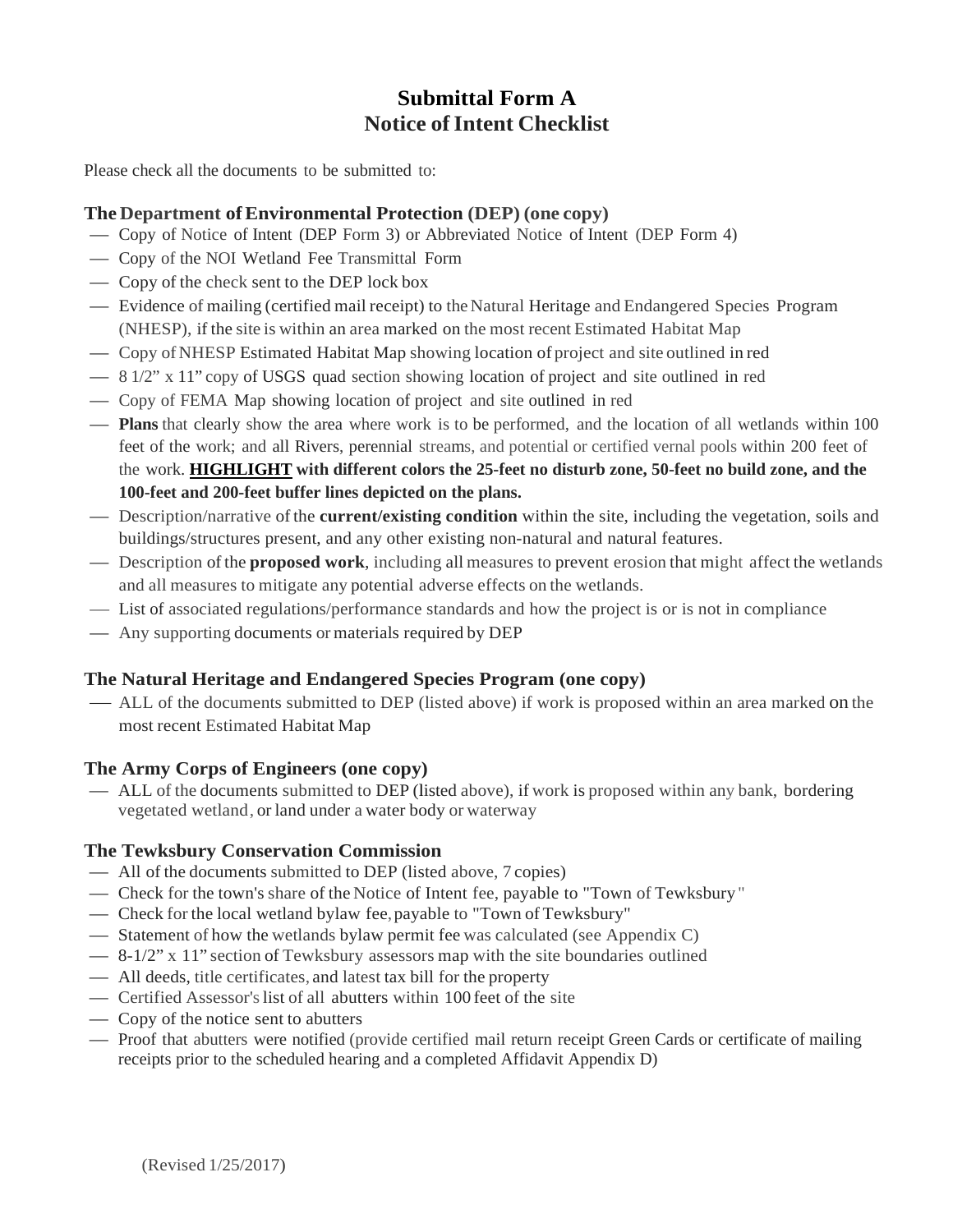# **Submittal Form B Information to be included in Plans and Supporting Documents**

## **Format for Drawings**

- All drawings must show the name of the project, location, name of person(s) preparing the drawings, and date prepared (including latest revision date)
- Plans should be stamped and signed by a Registered Professional Engineer (showing his/her engineering discipline) or Registered Land Surveyor. Plans depicting proposed drainage systems must be stamped and signed by a Registered Professional Civil Engineer.
- Index sheet, if more than two drawing sheets
- Drawing sheets must be no larger than 24" x 36"
- Drawing scale of  $1$  " = not more than 50"

## **Description of Existing Site and Conditions (include all that apply to your site)**

- Property boundaries showing metes and bounds and abutters
- All zoning district boundaries , including floodplain and water supply protection overlays
- Existing contours at 2-foot intervals based on National Geodetic Vertical Datum
- All existing natural and human-made features, including tree/shrub lines, rock outcrops, stone walls, fence lines, cart roads, foot paths, overhead and underground utilities, and drainage structures
- Location of all surface and subsurface water supplies, wells, and septic systems on the property and on the abutting properties
- All wetlands resource areas (including water courses, water bodies, intermittent streams, springs, open and closed channels, storm drains, kettleholes, vernal pools, isolated areas subject to flooding, and vegetated wetlands) contained on the site or within 100 feet of the site; and rivers and perennial streams on the site or within 200 feet of the site, and with boundaries identified by a wetland scientist and locations determined from a survey performed by a Registered Land Surveyor or Registered Professional Civil Engineer
- **HIGHLIGHT with different colors** the boundaries of buffer zones on plans presented to the Commission
	- **Boundaries of the 100-foot buffer zone for each wetland resource area**
	- **Boundaries of the 25-foot no-disturb zone for each wetland resource area**
	- **Boundaries of the 100-foot and 200-foot Riverfront Areas**
	- **Boundaries of the 200-foot vernal pool and potential vernal pool line**
- Elevations of all natural and human-made drainage structures, waterways, water bodies and wetlands
- $-100$ -year flood elevations and boundaries of all natural and human-made waterways, water bodies and wetlands
- Hydraulic calculations showing full-flow capacity and velocity of all water courses, open and closed channels, and storm drains flowing into, on and out of the property
- Soil boundaries as determined from mapping by the USDA Soil Conservation Service
- $\overline{\phantom{a}}$  Soil characteristics in representative portions of the site, including depth of peat, muck, and organic matter in wetland areas
- Maximum groundwater elevations with calendar dates of measurements, samplings, and percolation tests where applicable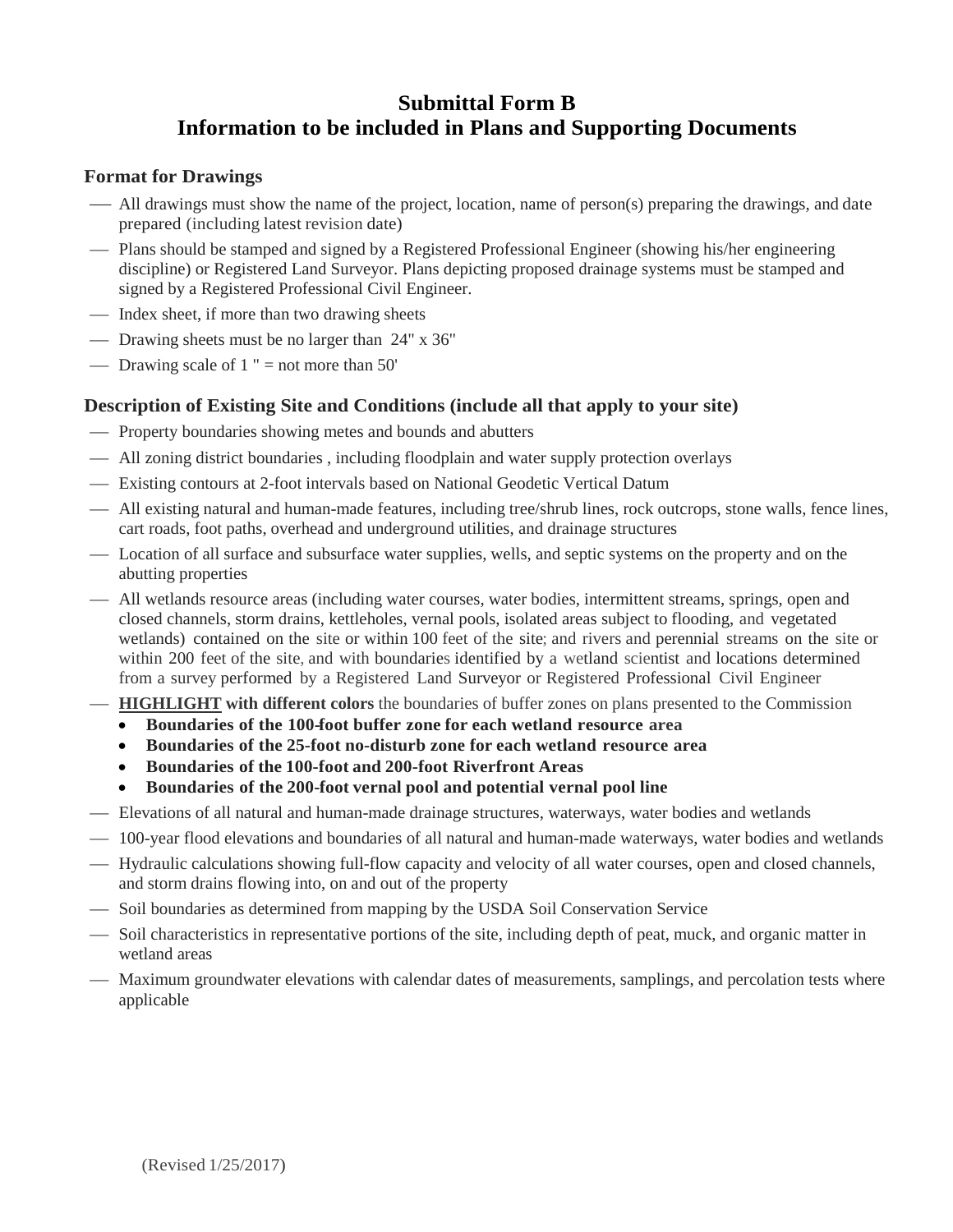## **Description of Proposed Activity**

- All proposed man-made features including roads, driveways, parking areas, structures, buildings, and overhead and underground utilities
- $-$  Subsurface sewage disposal systems, with plans showing compliance with Title V
- Proposed grading and changes in elevation shown with two-foot contours and spot grades
- All surface and subsurface drainage structures, including location, cross-section, slope, and surface treatment of all drainage channels and inverts, slope, pipe materials, catch basins, manholes and end treatment of all storm drains discharging within 100 feet of any wetland or waterway or within 200 feet of any River or perennial stream
- Location and detail of all temporary erosion control devices, diversions, terraces, silt fences, hay bales, straw waddles and sedimentation basins
- Verify how project complies with all applicable Performance Standards

## **Supplemental Documentation (include all that apply to your project)**

- Engineering calculations to fully support the design of compensatory flood storage areas, detailing existing and proposed incremental flood storage volumes up to the 100-year flood elevation
- Engineering data to describe alteration and replication of resource areas, with calculations showing that the capacity and stability of existing and altered waterways is not impaired by the proposed work
- Wildlife habitat study and design of compensating wetland/wildlife habitat, where alterations will exceed the thresholds described in 310 CMR 10.00 or where the alteration of vernal pool habitat or the habitat of a rare species is proposed
- Hydrologic analysis to support the design of the storm water management system for new point source discharges within 100 feet of a resource area, prepared by a Registered Professional Civil Engineer
- Limit of clearing for all areas that will be altered within 100 feet of a resource area
- Planting plans, monitoring plans, specifications, and construction schedules for all area that will be altered within 100 feet of a resource area
- List of alternative sites for restoration/replication to avoid using restoration sites with existing mature trees
- Erosion control plan, describing all methods to control erosion and siltation on site, temporarily and permanently, showing location of any fill material that will be stored on site
- Completed DEP Stormwater Management Form
- Copy of NPDES Stormwater Pollution Prevention Plan
- Copies of completed DEP Field Data Forms used for delineating bordering vegetated wetlands in representative areas of site

#### **FORQUESTIONSREGARDINGSUPPLEMENTAL INFORMATIONTOSUBMITPLEASE CONTACT THE CONSERVATION AGENT AT 978-640-4370**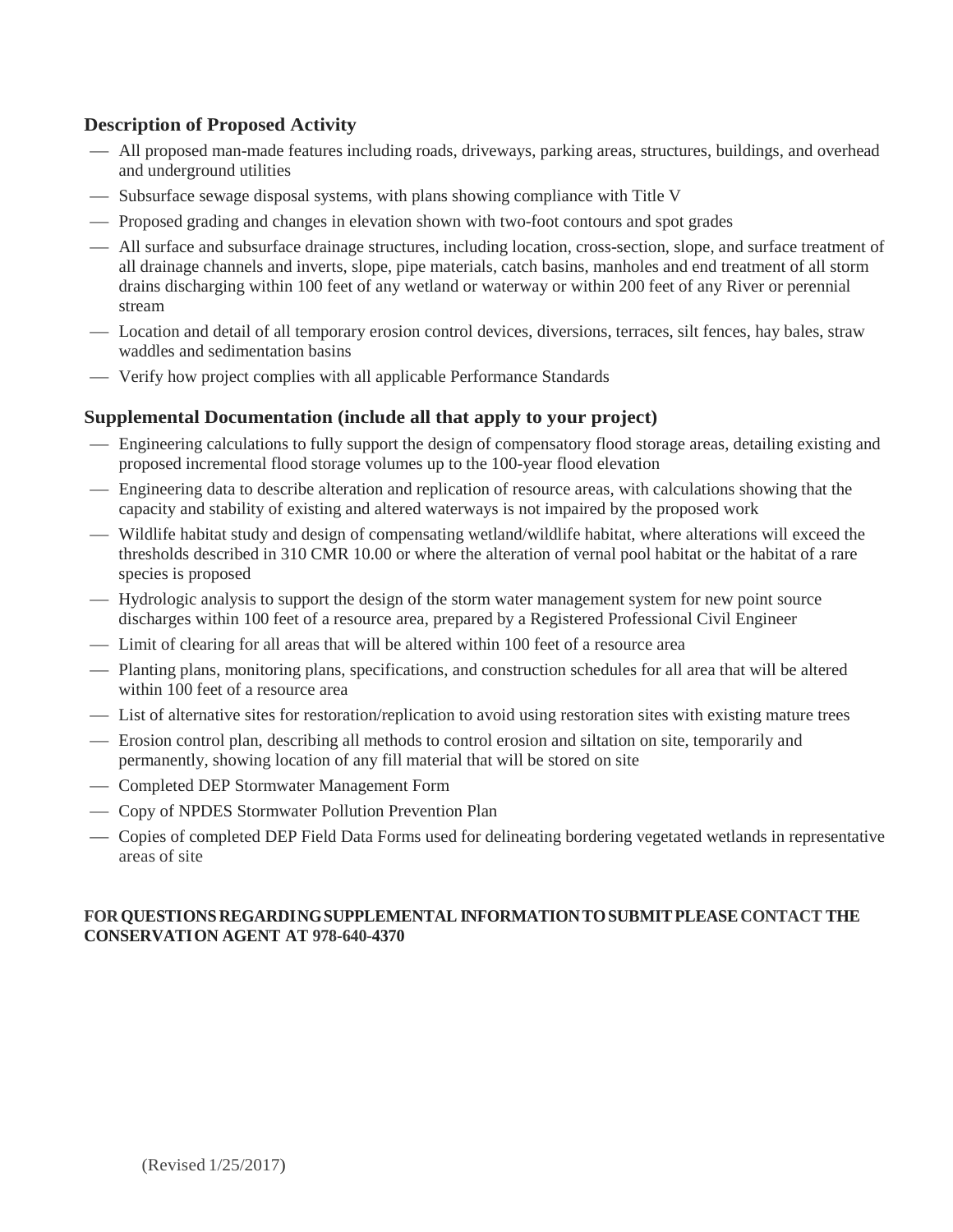# **Submittal Form C Local Filing Fee Table**

*Please check the appropriate box associated with the work that is to be undertaken through your submittal to the Conservation Commission and include your total local filing cost.*

**IMPORTANT:** *If work begins without the proper permits being obtained from the Commission the applicant will be required to file for the appropriate permit and all of the local filing fees will be doubled.*

| <b>Check</b><br><b>Box</b> | <b>FILING TYPE</b>                                   | <b>DESCRIPTION</b>                             | <b>LOCAL FEE</b>                  | <b>NOTIFICATION NEEDED</b>                                         |
|----------------------------|------------------------------------------------------|------------------------------------------------|-----------------------------------|--------------------------------------------------------------------|
|                            | <b>RDA</b>                                           |                                                | \$125                             | <b>LEGAL AD</b>                                                    |
|                            | NOI Category 1                                       | (see DEP wetland filing fee<br>schedule below) | \$225                             | ABUTTERS, LEGAL AD                                                 |
|                            | NO1 Category 2                                       | (see DEP wetland filing fee<br>schedule below) | \$275                             | ABUTTERS, LEGAL AD                                                 |
|                            | NOI Category 3                                       | (see DEP wetland filing fee<br>schedule below) | \$375                             | ABUTTERS, LEGAL AD                                                 |
|                            | NOI Category 4                                       | (see DEP wetland filing fee<br>schedule below) | \$275                             | ABUTTERS, LEGAL AD                                                 |
|                            | <b>ANRAD</b>                                         | 15% of TOTAL FEE $+$ \$25                      |                                   | ABUTTERS, LEGAL AD                                                 |
|                            | <b>CERTIFICATE</b><br><b>OF</b><br><b>COMPLIANCE</b> |                                                | \$85                              | NONE, SUBMIT<br><b>ENGINEER'S LETTER AND</b><br><b>AN AS-BUILT</b> |
|                            | <b>AMENDMENTS</b>                                    |                                                | 15% OF<br><b>ORIGINAL FEE</b>     |                                                                    |
|                            | <b>EXTENSIONS</b>                                    |                                                | <b>\$60 PER</b><br><b>REQUEST</b> | NONE, SUBMIT LETTER<br><b>WITH REASON</b>                          |

The local filing fee for Notice of Intent submittals is required in addition to the State's filing fee schedule for Notice of Intent which can be found on the DEP NOI Instructions Page found on the attached link:

<http://www.mass.gov/eea/docs/dep/water/approvals/year-thru-alpha/w/wpaform3.pdf>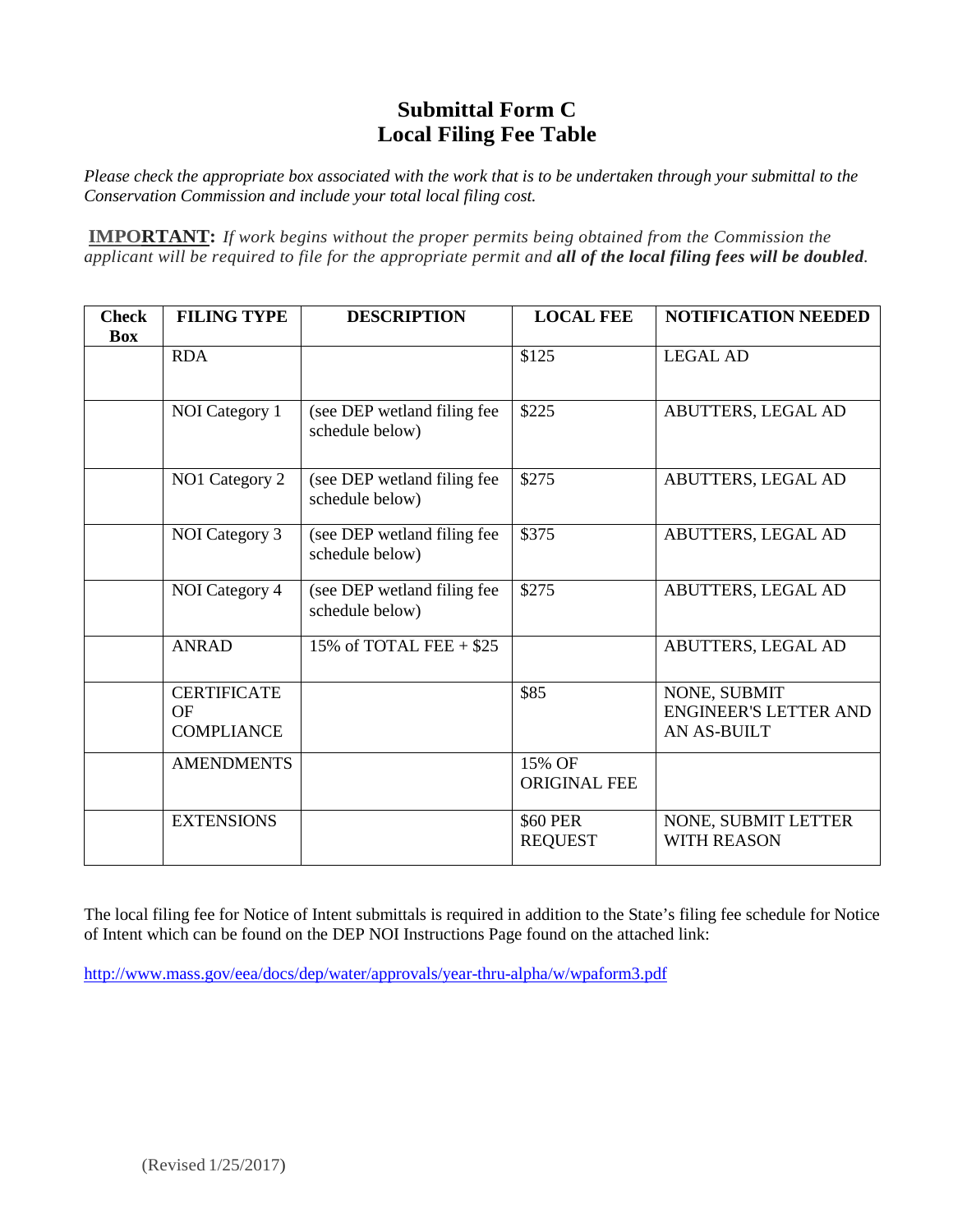### **Category Activities and Fees**

#### **Category 1**

- a.) work on single family lot; addition, pool, etc.;
- b.) site work without a house;
- c.) control vegetation;
- d.) resource improvement;
- e.) work on septic system separate from house;
- f.) monitoring well activities minus roadway;
- g.) new agricultural or aquaculture projects.

#### **Category 2**

- a.) construction of single family house;
- b.) parking lot;
- c.) beach nourishment;
- d.) electric generating facility activities;
- e.) inland limited projects minus road crossings and agriculture;
- f.) each crossing for driveway to single family house;
- g.) each project source (storm drain) discharge;
- h.) control vegetation in development;
- i.) water level variations;
- j.) any other activity not in Category 1, 3, 4, 5 or 6;
- k.) water supply exploration.

#### **Category 3**

- a.) site preparation (for development) beyond Notice of Intent scope;
- b.) each building (for development) including site;
- c.) road construction not crossing or driveway;
- d.) hazardous cleanup;
- e.) water supply development.

### **Category 4**

- a.) each crossing for development or commercial road;
- b.) dam, sluiceway, tidegate (safety) work;
- c.) landfills operation/closures;
- d.) sand and gravel operations;
- e.) railroad line construction;
- f.) bridge;
- g.) hazardous waste alterations to resource areas;
- h.) dredging;
- i.) package treatment plant and discharge;
- j.) airport tree clearing;
- k.) oil and/or hazardous material release response actions.